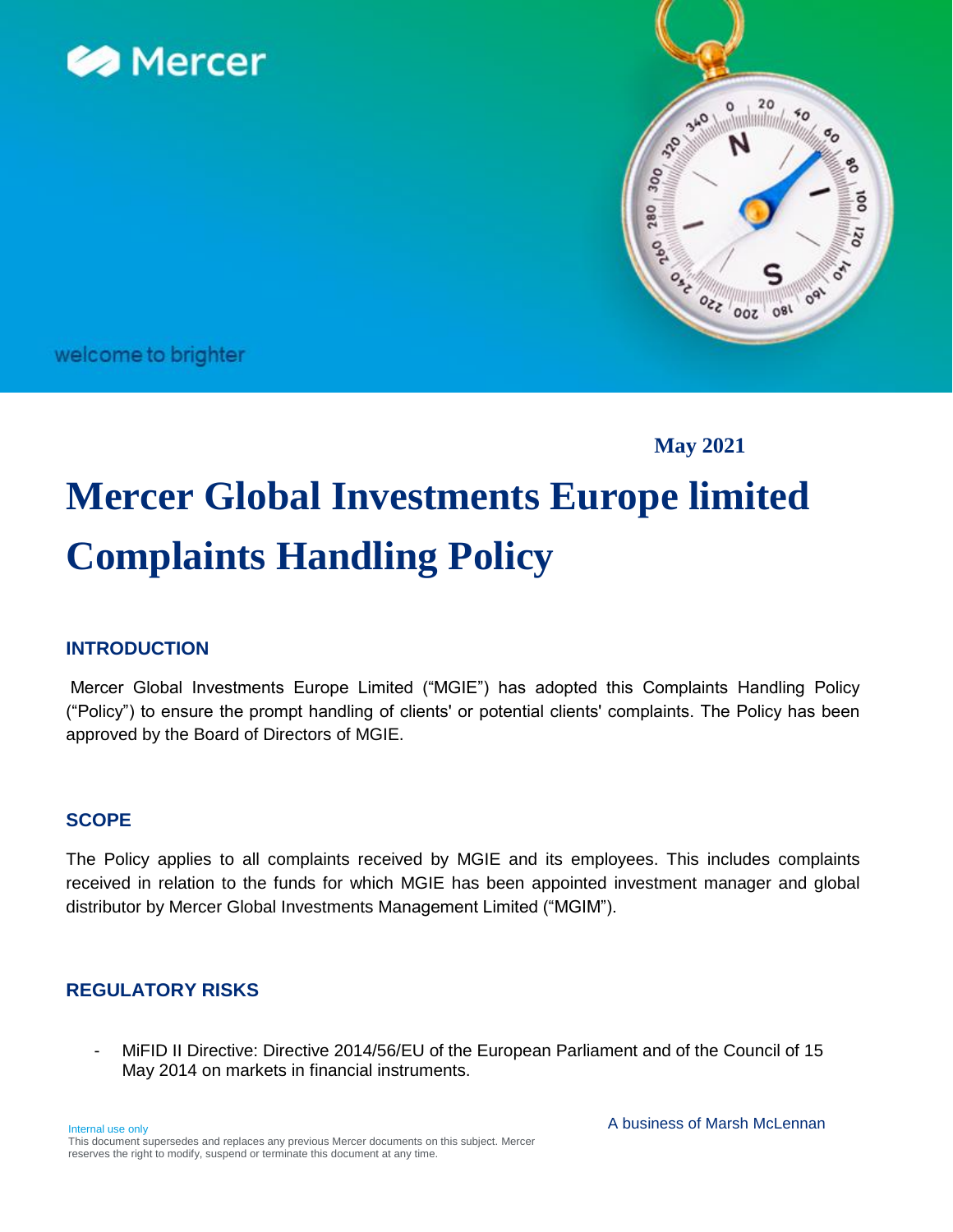Page 2 Mercer Global Investments Europe Complaints Handling Policy

- MiFID II Implementing Regulation: Commission Delegated Regulation (EU) 2017/565 of 25 April 2016 supplementing Directive 2014/65/EU of the European Parliament and of the Council as regards organisational requirements and operating conditions for investment firms.
- Joint Committee Guidelines: Joint Committee Final Report on guidelines for complaints-handling for the securities (ESMA) and banking (EBA) sectors – 27 May 2014.

### **DEFINITIONS**

For the purpose of this Policy, in line with the Joint Committee Guidelines, a "Complaint" is "*a statement of dissatisfaction addressed to MGIE by a natural or legal person relating to the provision of an investment service provided under MiFID, the UCITS Directive or the AIFMD or a service of collective portfolio management under the UCITS Directive.*"

A "Complainant" is defined as "*a natural or legal person who is presumed to be eligible to have a complaint considered by a firm and who has already lodged a complaint.*"

## **POLICY**

It is Mercer's policy to assess all Complaints fairly and promptly and to take appropriate remedial measures on the basis of such assessment. A designated complaints management function has been established which is responsible for the investigation of complaints and is responsible for maintaining the MGIE Complaints Log which is a log of all complaints received and the measures taken for their resolution. Clients and potential clients may submit complaints free of charge.

Upon receipt of a Complaint, the Mercer employee, who received the Complaint, will immediately report the Complaint to the complaints management function. Where an oral Complaint is received, it will be documented in a file note, recorded on file and dealt with in the same manner as a written complaint. Upon notification of the Complaint, the complaints management function will:

1. Verify that the Complaint meets the definition stated in this Policy;

2. Initiate a full investigation into the matter;

3. Promptly report and/or escalate material concerns, or potential material concerns, to Senior Management and Legal & Compliance;

4. Ensure that this Policy is adhered to including 'Interaction with Complainant' as set out below;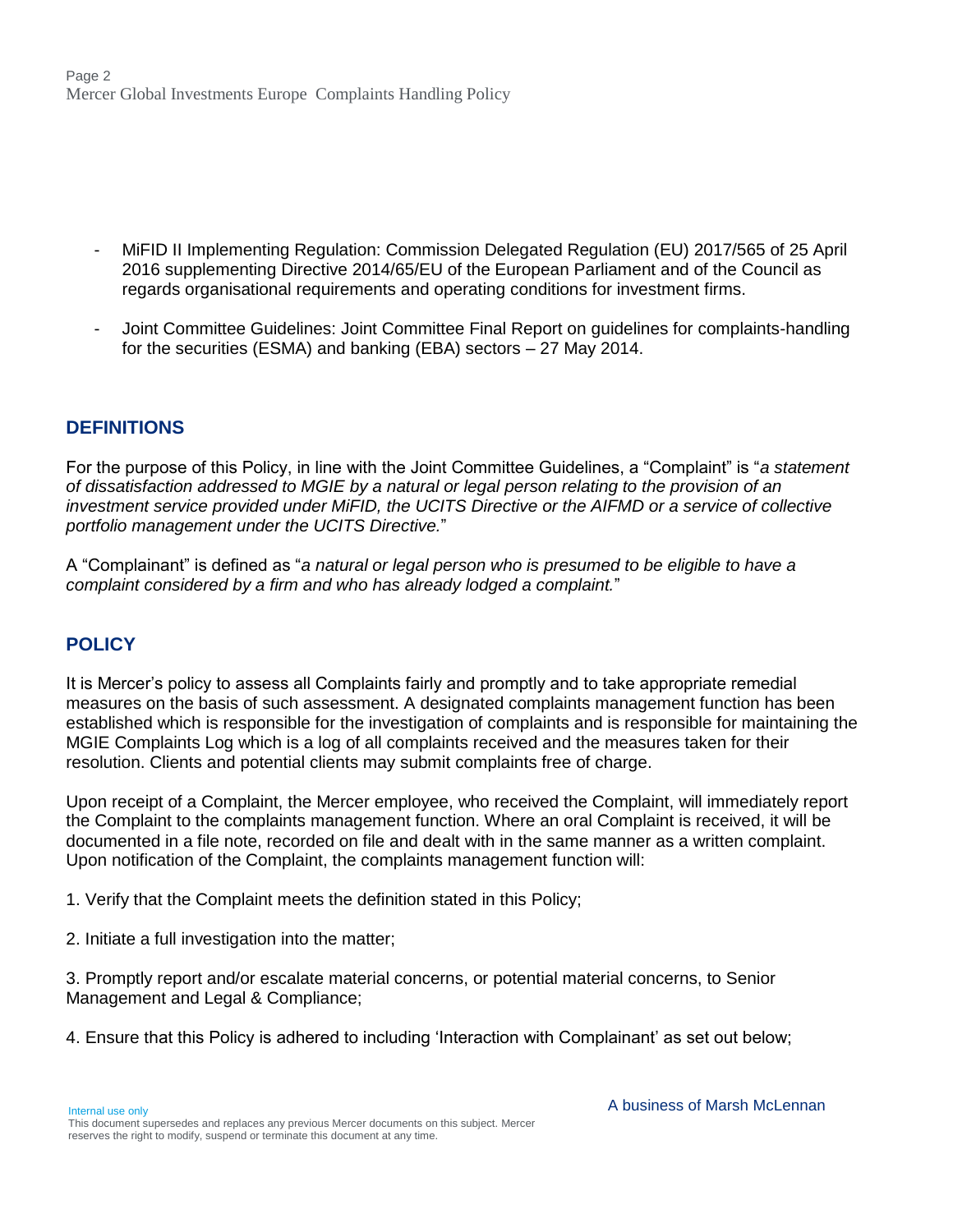5. Ensure a copy of the Complaint with all background information and documentation is maintained; and

6. Ensure that each stage of the process is documented and maintained.

# **INTERACTION WITH COMPLAINANT**

1. All Complaints, regardless of how they are received, will be acknowledged by MGIE, by issuing a letter or email to the complainant within 5 business days of the Complaint being received. This will include details of the MGIE employee who is the point of contact in relation to the Complaint until the Complaint is resolved or cannot be processed any further.

2. While the investigation of a Complaint is ongoing, MGIE will provide the Complainant with a regular update of the status of the investigation by letter or email at intervals of not greater than 20 business days starting from the date on which the Complaint was received. All communications will be clear, in plain language and easy to understand.

3. MGIE will endeavour to investigate and resolve complaints as early as possible or within 40 business days of having received the Complaint. Where the 40 business days have elapsed and the Complaint is not resolved, MGIE will inform the complainant:

a. Of the anticipated timeframe within which MGIE hope to resolve the Complaint and; b. that they may be able to refer the complaint to an alternative dispute resolution entity or that the client/ Complainant may be able to take civil action.

4. Within 5 business days of completing the investigation of a Complaint, MGIE will notify the Complainant by letter or email of the outcome of the investigation. This should include, where applicable, the terms of any offer or settlement being made.

Any questions regarding this Policy should be addressed to the MGIE complaints handling function using the following details:

- **Post:** Eamonn Liddy, Head of Clients (MGIE), Mercer, Charlemont Street, Dublin 2
- **Email:** DS.ClientSupport@mercer.com
- **Telephone:** +353-1-6039749

All complaints will be treated as strictly confidential.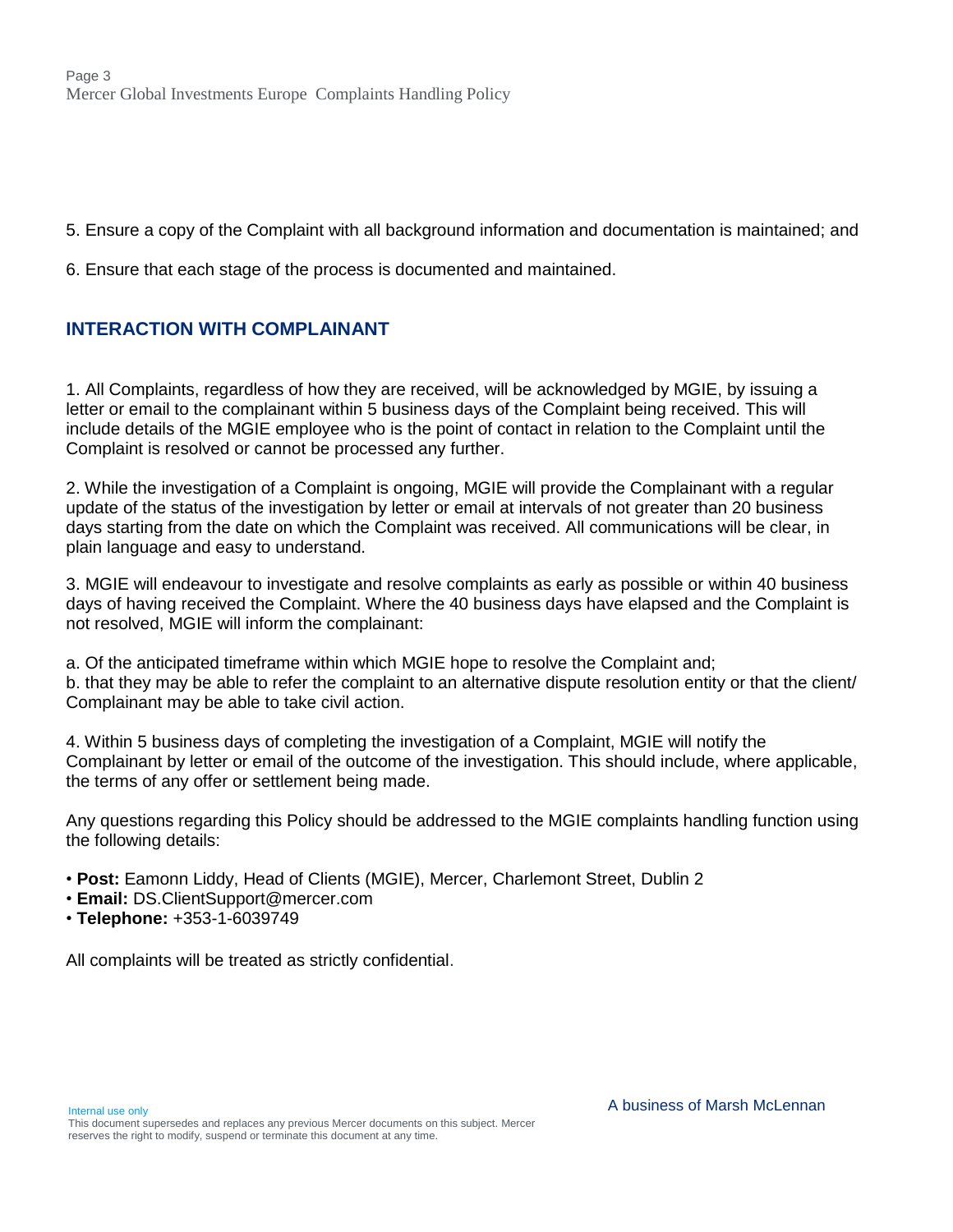### **COMPLIANCE ASSESSMENT**

The Compliance Department will monitor the operations of the complaints-handling process and consider complaints as a source of relevant information in the context of its general monitoring responsibilities. Such monitoring will include an analysis of complaints and complaints-handling data to identify and address any risks or issues.

The Compliance Department will report to the Board of Directors, on at least an annual basis, on the implementation and effectiveness of the complaints handling process including any remedies undertaken or to be undertaken.

## **POLICY REVIEW AND APPROVAL**

This Policy was prepared by the Compliance Department in conjunction with the complaints handling function and will be reviewed on at least an annual basis. Any amendments will be approved by the Board of Directors.

### **RECORD RETENTION**

All documentation subject to this Policy will be retained in a durable medium for at least seven years.

## **POLICY ADMINISTRATION**

Owner: Eamonn Liddy

Procedure Review Cycle: Annual

Location: G:\Eworking\MGI\Risk & Compliance (CPS)\Policies & Procedures\Complaints

Version Control:

| Version        | Prepared by                              | <b>Reviewed By</b> | Approved by  | Effective date |
|----------------|------------------------------------------|--------------------|--------------|----------------|
| Version<br>1.0 | Compliance and<br>Complaints<br>Handling | Eamonn Liddy       | <b>Board</b> | January 2020   |